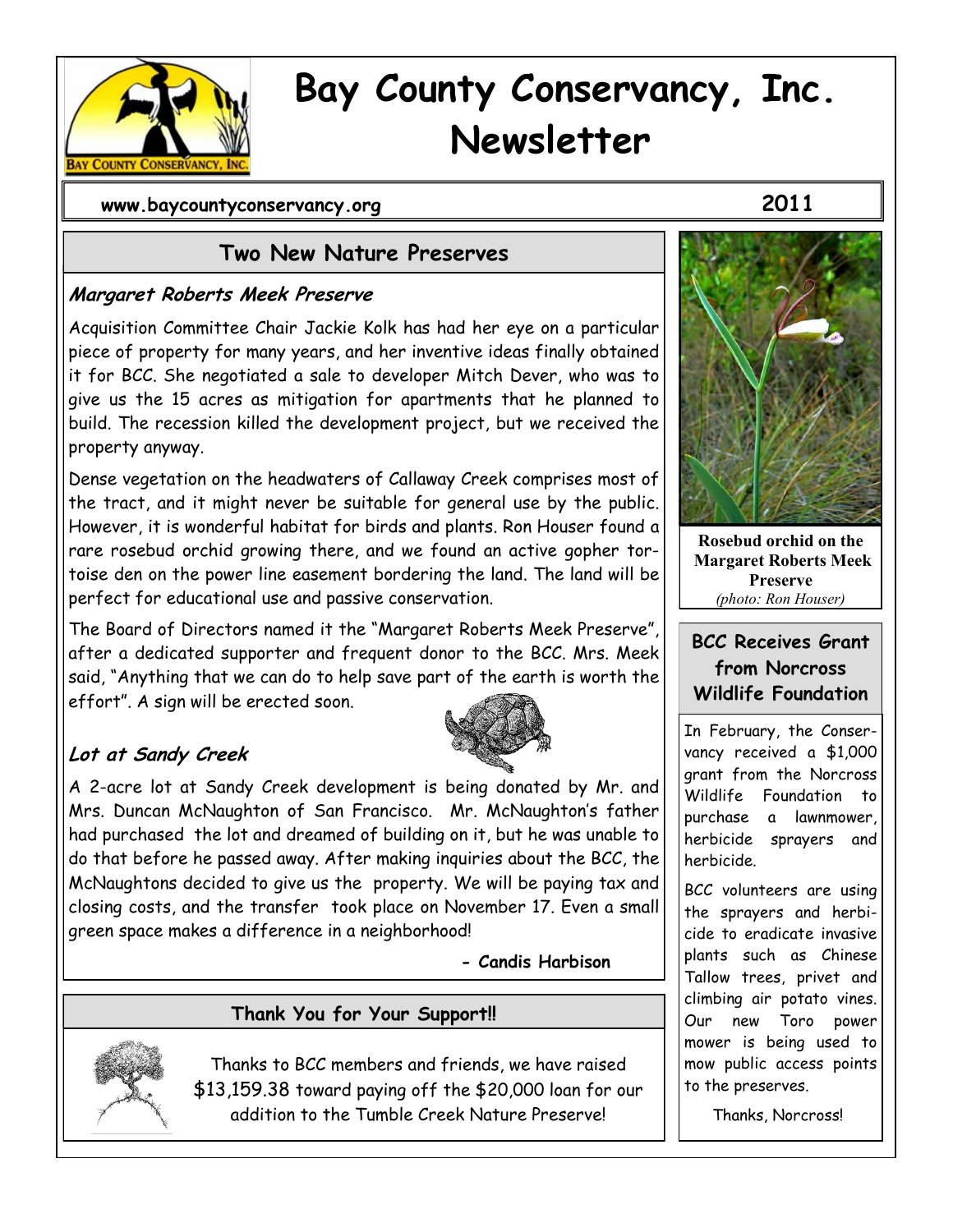# **Tumble Creek Local History Ingathering a Success**

Through funding provided by the Florida Humanities Council, BCC held a **Local History Gathering** on September 25th for neighbors of our Tumble Creek Nature Preserve in the Quail Hollow/Buckhorn Creek area of Washington County. The event was an opportunity for BCC to learn more about the community surrounding our preserve—and for residents to find out about the Conservancy's efforts to preserve local land.

**Mary Ann Pelletier and her husband Ed**, the Country Oaks Volunteer Fire Department Chief, kindly let us use the fire department's community building for the event. Approximately 30 residents of this very rural area joined BCC volunteers for refreshments and story-sharing. With the assistance of our program scholar **Mary Thieme**, we were able to tape record interviews with many of our guests, which we plan to compile into a historical exhibit.

Although the residential "history" of this area is actually quite recent (most people arrived in the early 1980's), in many ways, the first property owners were pioneers. They purchased lots in the Buckhorn Creek area after seeing Land for Sale advertisements in either the Mother Earth News or the Palm Beach Post. Some wanted to escape the excessive overdevelopment that was taking Southern Florida by storm; others were heading to the panhandle in search of back-to-the-earth homesteading opportunities. We were fortunate to be able to meet with **Dorothy Pierce, her daughter, Sandra and their friend Melinda**. It was Mrs. Pierce's late husband, **Frank**, who headed up the T&P Land company back when land parcels were first advertised for sale in the Tumble Creek area. The Pierces were known well by all those present, and were considered to be community founders and friends. A big thank you to all who attended the Gathering—and to our BCC Board members and volunteers who came out to help and take part in the event: **Candis Harbison, Ron Houser, Mary Thieme, Ann Ake, Lynn Koehnemann, Nancy Harris, Margaret Meek, Bill Nooney, Ed and Lisa Keppner**. **-Teresa Nooney** 

**Right: Mary Ann Pelletier tells us about the early days of the Volunteer Fire Department .**





**Above: Dorothy Pierce shares a story with Mary Thieme.**



**Left:** 

**Leonard Parry stops by with his 3 adopted orphaned opossums, Sylvia, Stella and Adriana.**

### **New BCC Board Member**

Welcome to **Sandy Lynch,** Bay County Conservancy's newest Board Member! We are all grateful that Sandy has offered to join us and look forward to having her involved with Conservancy projects in the coming year.

# **Annual Meeting Notes**

BCC's Annual Meeting was held April  $17<sup>th</sup>$  at Carl Grey Park. Attendees unanimously voted to approve a change to the BCC Bylaws to stagger the terms of the BCC Board of Directors. Directors Candis Harbison, Jacalyn Kolk, Carolyn Parell and Ted Wilson were elected to two-year terms, as outlined in the Bylaws change.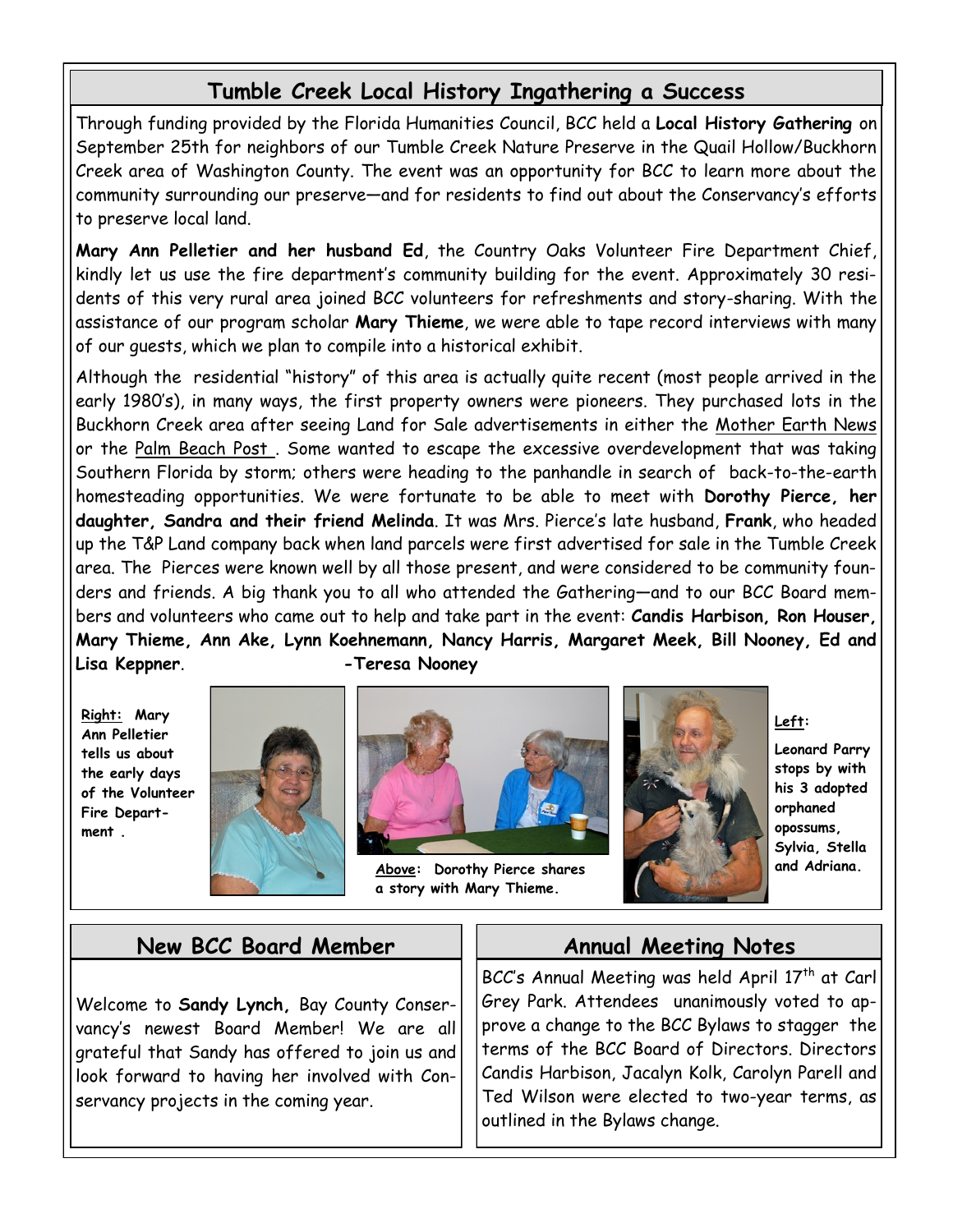# **New Homes for Panama City Crayfish**

Patty Kelly of U.S. Fish & Wildlife Service and John Himes of Florida Fish & Wildlife Conservation Commission have teamed up with the BCC to expand habitat for the Panama City Crayfish, a species that is found nowhere else except certain soils in Bay County. Both the Talkington Family Preserve and Marjorie's Magical Marsh-Symone's Sanctimonious Swamp serve as homes to this unique species, and removing some of the tree cover to increase the wet, sunny areas that the crayfish like will

increase the numbers of the crayfish. There will be no expense to the BCC, and work will begin soon at Marjorie-Symone.



 **- Candis Harbison**

This year we finally finished up our 6-year mitigation project on Audubon Nature Preserve. Invasive exotic plants are mostly gone and we hope to get final DEP approval soon. This has been a big endeavor, requiring more work than we expected. But we're still finding areas of new seedlings and some larger popcorn trees, so we'll have to be going out there regularly to treat those.

Conditions have changed in the Doctors' Pond area from 6 years ago. As the pond has mostly dried up, it has rapidly grown over with various native plants. Lack of rainfall is a big factor. We do have a fairly new trail leading from the end of the boardwalk northward to the berm trail. A good variety of plants and birds will be seen there. Why not make it a point to visit the boardwalk in late afternoon or early morning with someone? You may see the marsh rabbits grazing around the boardwalk or see swamp sparrows, marsh wrens or even a hawk. This year has especially been good for dragonflies.

Volunteers are always needed to help with the exotic plant control program, trash pickup, mowing and keeping the path open. For more information, call Ron Houser, management team leader, at 763-7485. **-Ron Houser**

### **Many Thanks to Our Accountants**

Hare, Hare, and Myers has been graciously helping the BCC with accounting and tax issues for many years. Diane and Randy Hare share our conservation goals and have given us advice and submitted forms on our behalf. Now, the firm has changed to a new name: Hare Taylor. We are very pleased that Chuck Taylor will continue working with us and keeping us out of trouble. **Thank you all!** 

### **Audubon Nature Preserve Update Seen and Heard: Preserve Notes**

George Jonkel and Elise Gold sent a note to say that they'd seen many wild turkeys this year and heard a barred owl calling at the **Juniper Headwaters Preserve.** 

Warren Middlemas reported that the ditch blocks we installed at the **King Preserve** are doing their job—keeping water from draining away from our wetland areas, and biologist John Tobe discovered a white mulberry tree on the same property.

Some bad news: a fungal disease called Laurel Wilt has unfortunately killed some of our Redbay Laurels. We are in the process of determining if we are able to inoculate the trees that have not been infected.

### **Volunteerism—Priceless!**

Volunteers are always needed and appreciated especially when we are working outdoors on our preserves. Thank you to our volunteers from the **Lynn Haven United Methodist Church** for their help at the Palm Preserve, and a

big round of applause to **Ron Houser**, for his many, many hours of hard work out in our woods and marshes.